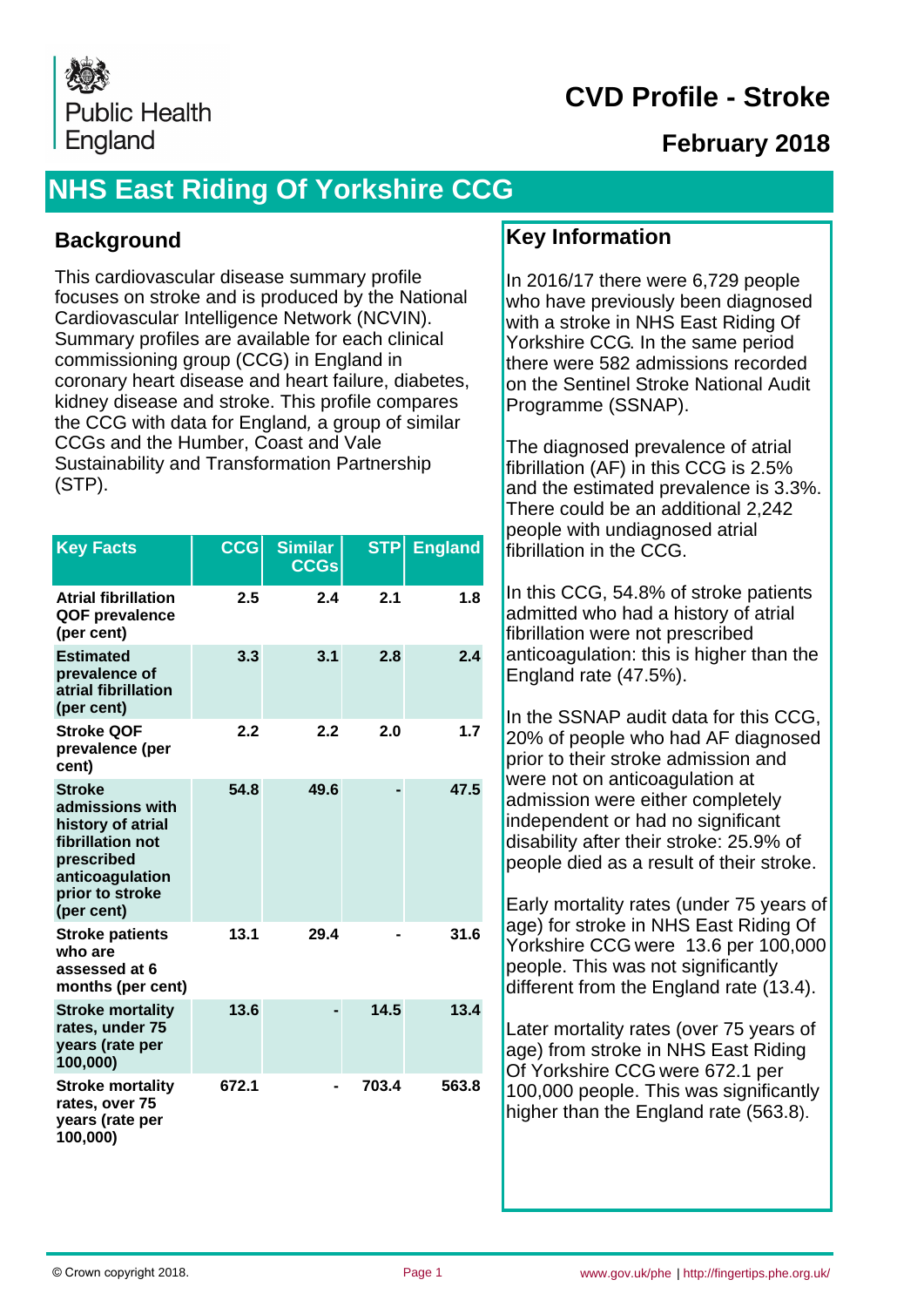

## **February 2018**

# **NHS East Riding Of Yorkshire CCG**

#### **Disease prevalence**

Prevalence is the number of people in a given population with a particular condition at a point in time. The diagnosed prevalence of stroke and transient ischaemic attack (TIA) and atrial fibrillation (AF) is calculated from the returns submitted to NHS Digital as part of the Quality and Outcomes Framework (QOF) by each GP practice. Diagnosed prevalence is the number of all patients who are on the practices' stroke or AF register on 31 March in a given financial year. Practice returns are combined to calculate a prevalence rate for the local CCG.

The expected prevalence of AF is taken from the NCVIN estimates first published in 2015 and subsequently updated in 2017 for people of all ages, based on age-sex specific prevalence estimates for a general population in Sweden. These are then applied to GP practice populations in England. Estimates for each CCG are constructed by aggregating the GP practices within those CCGs.

#### Atrial fibrillation **Stroke**  $2.5$ CCG  $\overline{22}$  $2.4$ Similar CCGs  $\overline{22}$  $2<sub>1</sub>$ **STP**  $20$  $1.8$ England  $0.0$  $0.5$  $2.0$  $2.5$  $3.0$  $1.0$  $1.5$ **Per cent**

#### **Stroke and Atrial Fibrillation prevalence, 2016/17 (per cent)**

Source: Quality and Outcomes Framework, 2016/17

#### **Variation by general practice of stroke prevalence, 2016/17 (per cent)**



Source: Quality and Outcomes Framework, 2016/17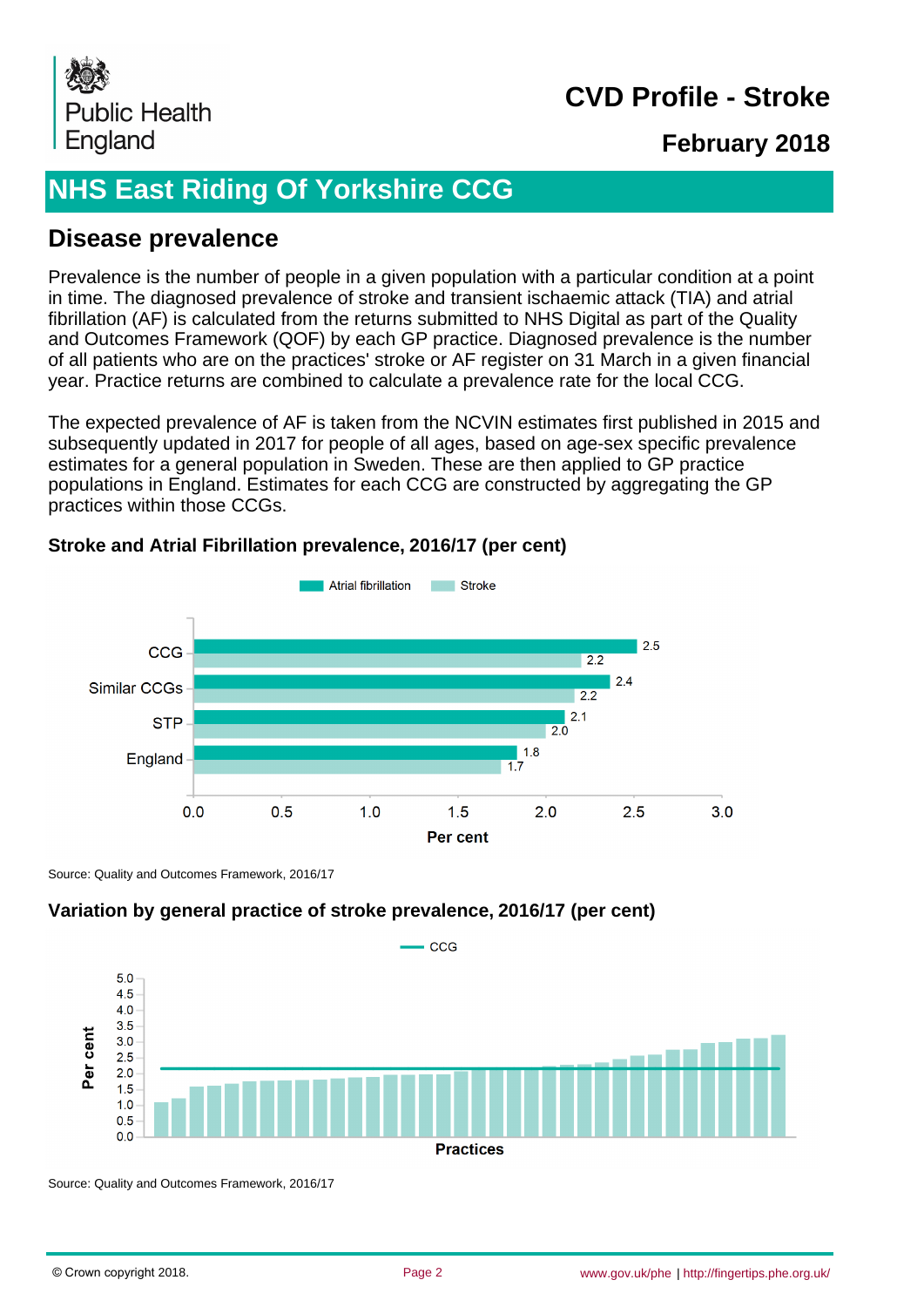

## **February 2018**

# **NHS East Riding Of Yorkshire CCG**

#### **Care processes and treatment indicators - stroke**

There are two main QOF stroke and TIA clinical indicators which describe the management of stroke and TIA in primary care. The graphs below and on the next page present achievement against these two QOF stroke clinical indicators as well as the atrial fibrillation clinical indicator for assessing stroke risk, for the CCG as a whole and for the practices within the CCG.

**STIA003 - Patients with a history of stroke or TIA in whom the last blood pressure reading (measured in the preceding 12 months) is 150/90 mm Hg or less**



**STIA003 - variation at GP practice level, 2016/17**



**Practices** 







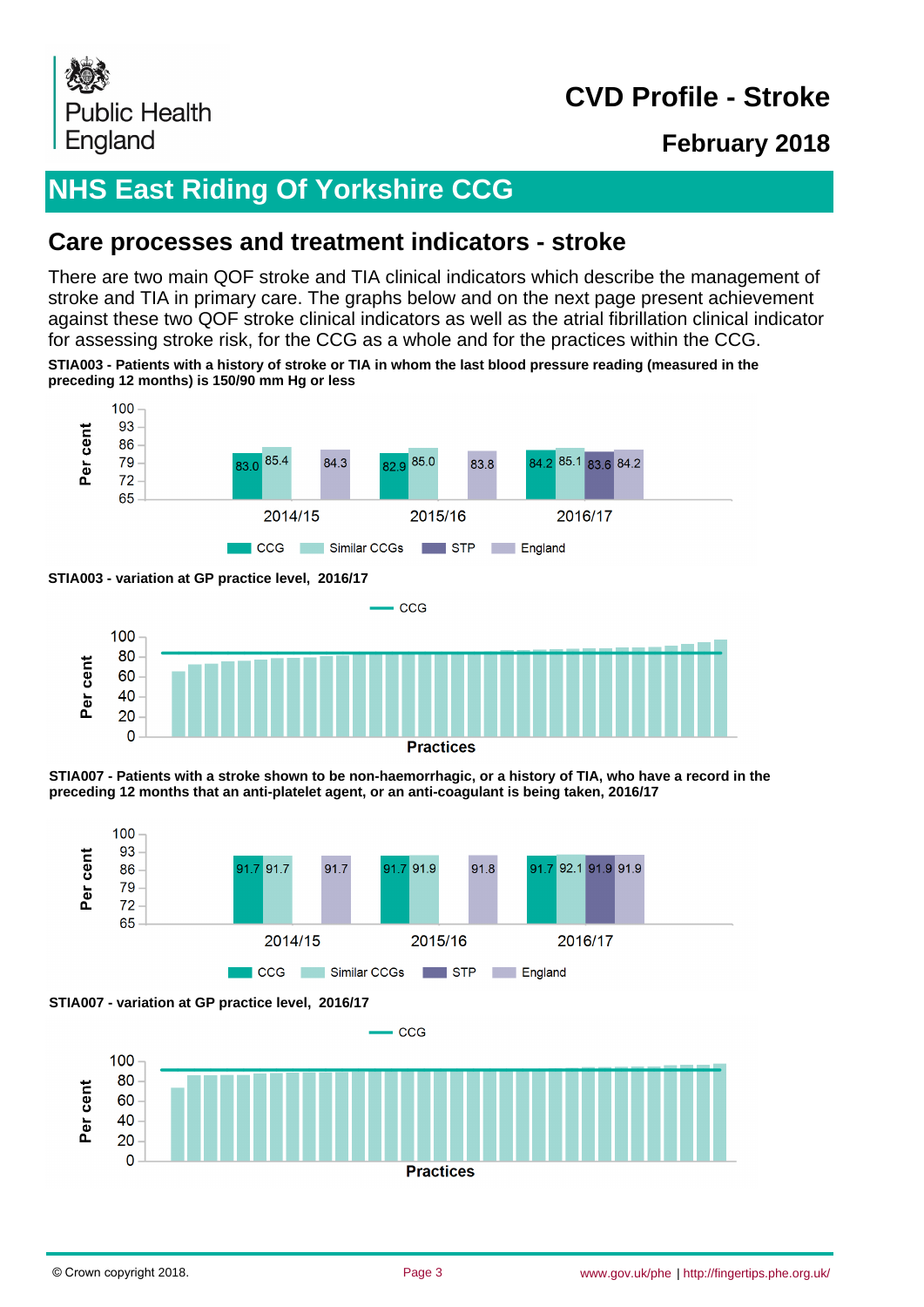

**February 2018**

# **NHS East Riding Of Yorkshire CCG**

## **Care processes and treatment indicators - atrial fibrillation**

**AF007 - Patients with atrial fibrillation whose latest record of a CHADS2DS2-VASc score is greater than or equal to 2, the percentage of patients who are currently treated with anti-coagulation therapy, 2016/17**



## **Outcome at discharge for stroke patients with prior AF who were not on anticoagulation**

**Outcome data at discharge for patients with prior AF who were not on anticoagulation in 2016/17, (per cent)**

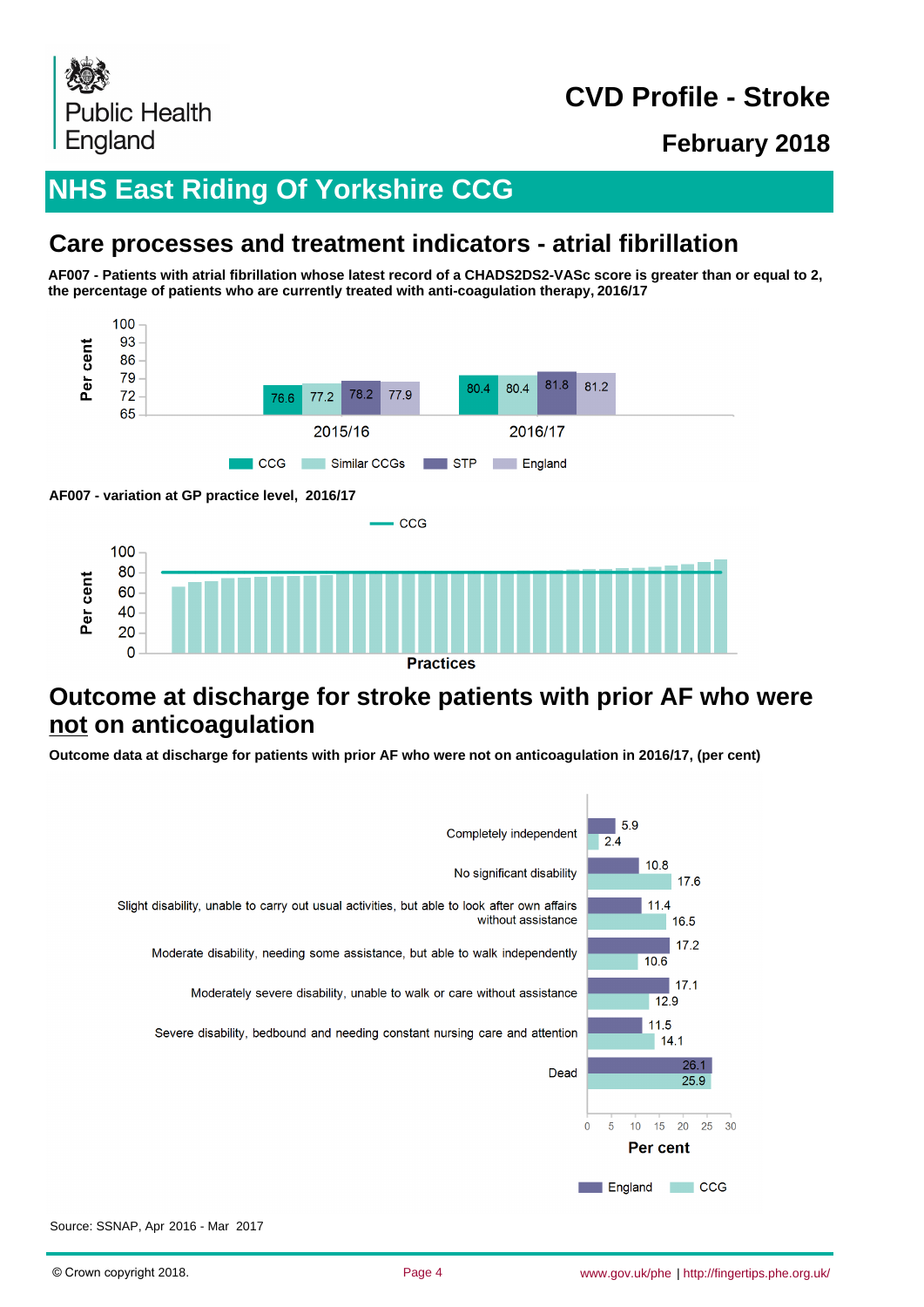

## **February 2018**

# **NHS East Riding Of Yorkshire CCG**

## **Management - hospital admissions**

In 2016/17 the admission rate for stroke in NHS East Riding Of Yorkshire CCG was 172.6 for every 100,000 people in the population (665 admissions, compared to the 582 admissions recorded in SSNAP). This is similar to England (169.2 per 100,000). The admission rate for stroke in the CCG has increased by 31.8**%** between 2004/05 and 2016/17.



Source: Hospital Episode Statistics (HES), 2016/17. Copyright © 2018, Re-used with the permission of NHS Digital. All rights reserved

Atrial fibrillation is a heart condition which can result in an irregular or fast pulse. Atrial fibrillation can increase the chance of blood clots forming, leading to increased risk of stroke. Treating appropriate patients with anticoagulants lowers their risk of stroke. In England, 47.5% of stroke admissions who had a history of atrial fibrillation were not prescribed anticoagulation prior to their stroke. In this CCG, 54.8% of stroke patients admitted who had a history of atrial fibrillation were not prescribed anticoagulation.

#### **Stroke admissions with history of atrial fibrillation not prescribed anticoagulation prior to stroke, 2016/17, by CCG (per cent)**



Source: SSNAP, Apr 2016 - Mar 2017